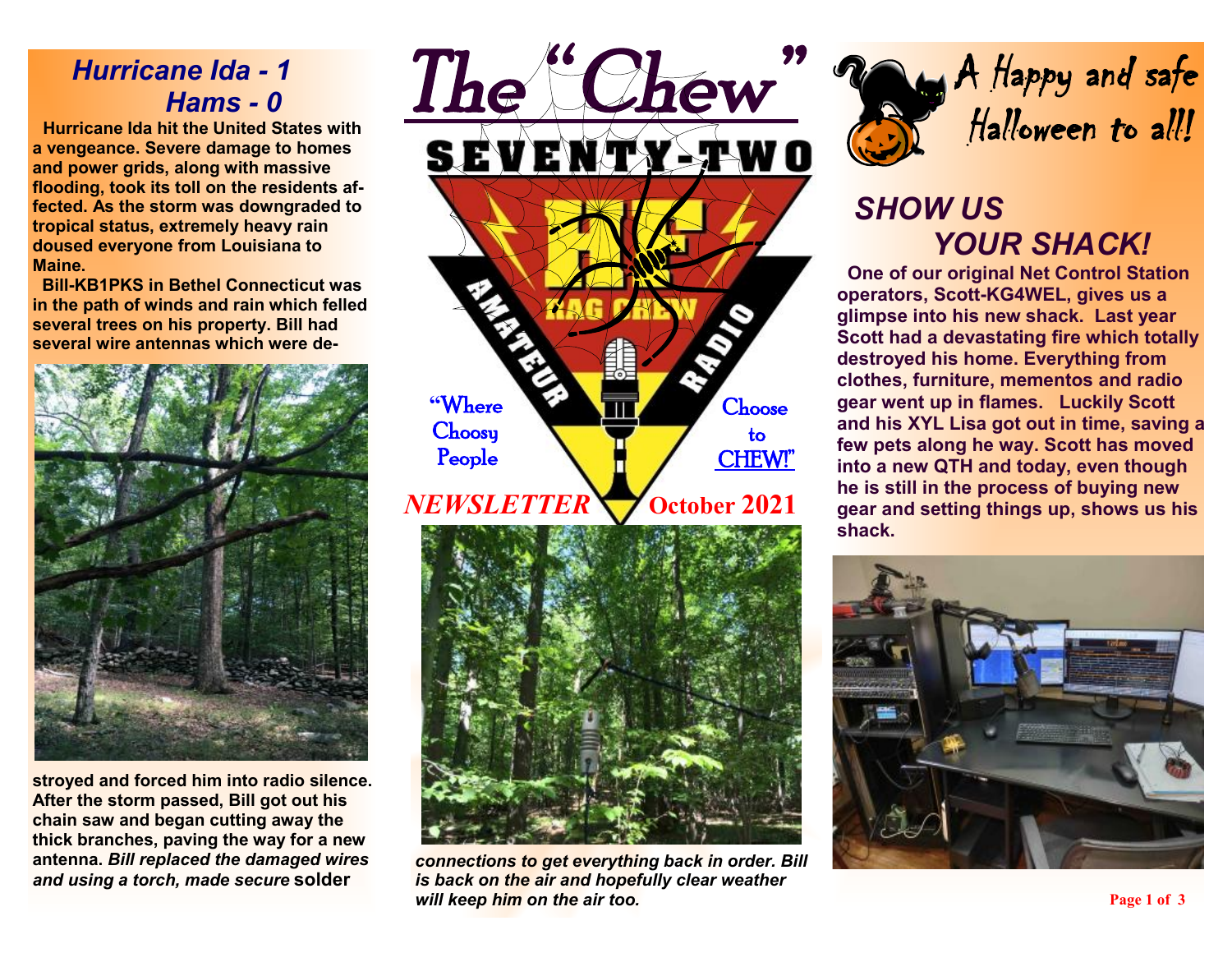

**Scott began setting up rudimentary tables in which to support his radio gear. As replacement equipment arrived, he set up** 

**his equipment rack, computers and boom mike to handle day to day operations. A separate table was used to hold Scott's linear amps and power supplies. Another** 

**table in the room was set aside for equipment repairs. Scott likes working on** 



**boat anchors and now with a little more room, he can enjoy his projects.**



**Finally, up-up and away as his ladder line ascends to his new dipole strung between** 



**Scott takes care of a few farm animals on his new QTH,and his goat, Buttercup, chimes in and says the radio shack ain't BAAAADDD***!*

**the trees.** 

 **Congratulations to Scott and Lisa on their new home and may they enjoy years a of happiness and radio fun!** 

### *A note from your editor …*

 **Our monthly newsletter "THE CHEW", contains information about the activities and participants in the 7.272 Ragchew Net. We rely on contributions of stories and pictures from the members to keep all of us up to date, impart information we can all use and, of course, to raise a smile and a chuckle or two. If you find a new "Taz" photo that can be used for future certificates and QSLs, that too is greatly appreciated. Without you, there is no Chew! Please, e-mail your stories, tech info and photos to Loby at [wa2axz@arrl.net](mailto:wa2axz@arrl.net)** 

**~~~~~~~~~~~~~~~~~~~~**

*Many Thanks!* 

#### Volunteers Wanted!



 **If you would like to be one of our Net Control Stations on a regular schedule or as an occasional fill-in, please contact our net scheduler, Ken-W3XAF.**

Goods and Services:

 **~~~~~~~~~~~~~~** 

*Need QSLs or Eyeball Cards ???* 



 **KB3IFH QSL Cards [www.kb3ifh.homestead.com](http://www.kb3ifh.homestead.com) ~~~~~~~~~~~~~~~~~~~~~~** 

**72chew.net**